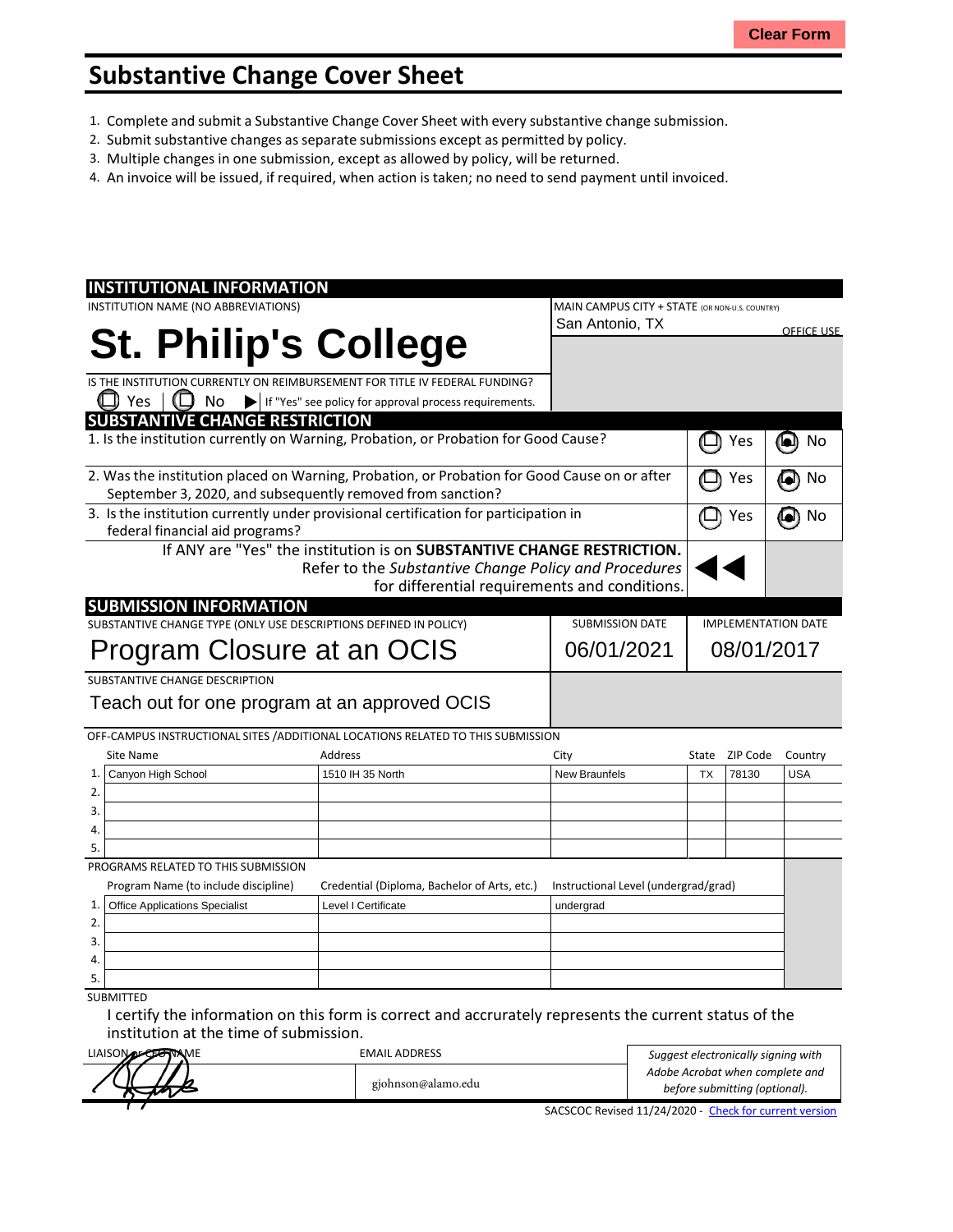

**Office of the President**

May 31, 2021

Dr. Belle Wheelan, President Southern Association of Colleges and Schools Commission on Colleges 1866 Southern Lane, Decatur, GA 30033

Dear Dr. Wheelan,

In keeping with the Southern Association of Colleges and Schools' Principles of Accreditation: Foundations for Quality Enhancement, St. Philip's College would like to notify you of a substantive change implemented fall 2017.

During summer 2017, the instructor teaching dual credit Office Applications Specialist (OAS) Certificate program courses at Canyon High School resigned from this position; (Off-campus Instructional Site notification dated July 11, 2017, SACSCOC acceptance dated January 9, 2018). Although the high school actively sought a replacement instructor, no qualified candidate was found, precipitating the program's closure at the site. Dual credit Associate of Arts courses continue to be offered through the ongoing partnership between St. Philip's College and Canyon High School.

St. Philip's College has attached a teach out plan for consideration and approval.

Please let me know if you have any additional questions or concerns regarding this matter.

Sincerely,

Randall Dawson

Randall Dawson Acting President

CC: George Johnson, Institutional Accreditation Liaison, St. Philip's College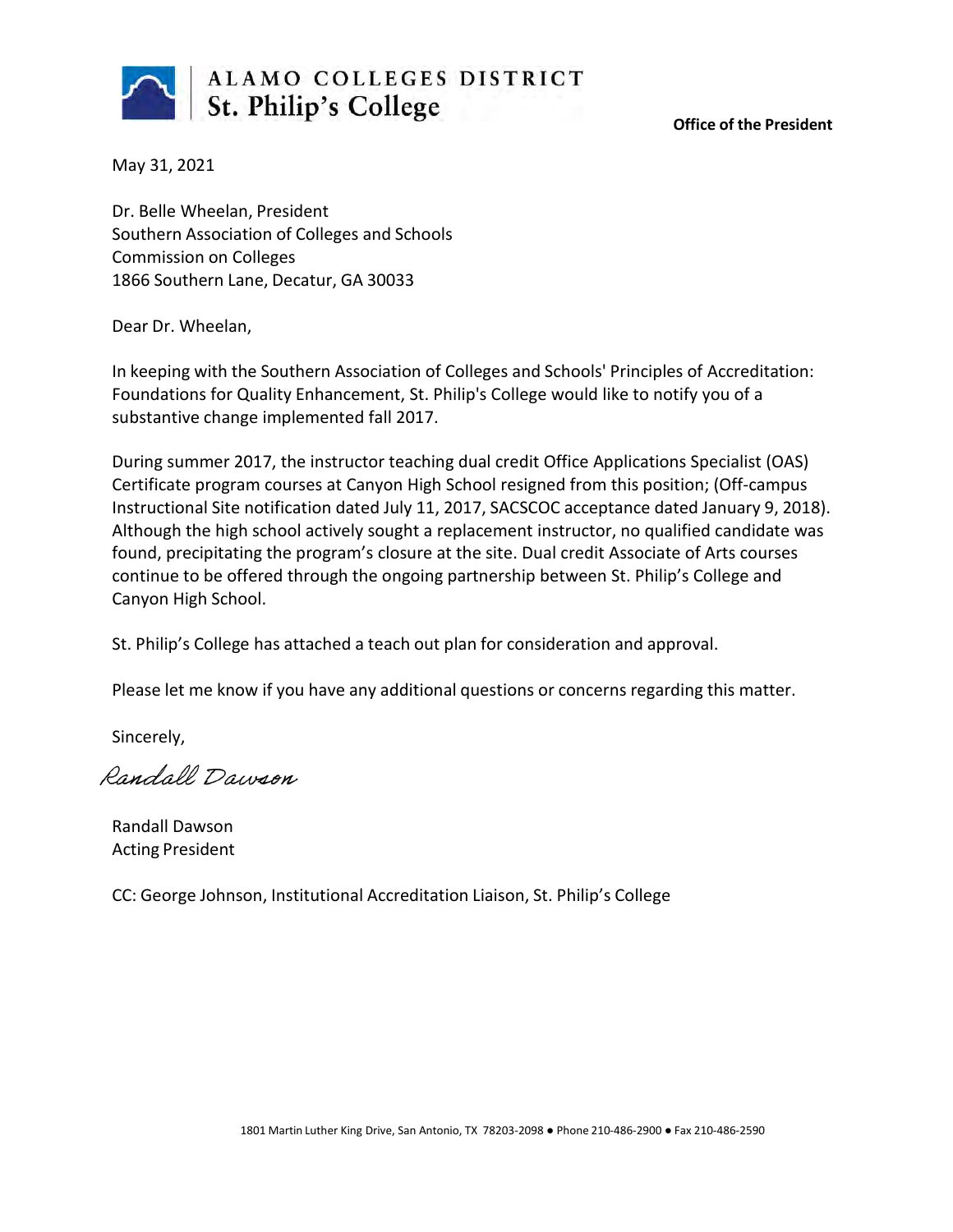## **Teach-out Plan**

Teach-out Plan Canyon High School – Office Applications Specialist (OAS) Certificate

A teach-out plan is a written plan developed by an institution that provides for the equitable treatment of students if an institution, or an institutional location that provides fifty percent or more of at least one program, ceases to operate before all students have completed their program of study, and may include, if required by the institution's accrediting agency, a teachout agreement between institutions. Teach-out plans must be approved by SACSCOC in advance of implementation.

To be approved, a teach-out plan must include the following information:

1. Date of closure (date when new students will no longer be admitted) Fall 2017 there were no students in the campuses Microsoft Office Specialist (MOS) Certificate program. Spring 2017 Canyon had their last students go through this program, as summer 2017 the instructor found employment elsewhere. Since then, the ISD has discontinued the college level courses for this program at their schools. The high school does have an active dual credit Associate of Arts program with St. Philip's College that will stay open and currently has students.

2. An explanation of how affected parties (students, faculty, staff) will be informed of the impending closure.

Parents/students were informed it was no longer an option when the college credit courses were removed from high school course selection sheets. Students have other opportunities for dual credit courses in the active Associate of Arts program at this school.

3. An explanation of how all affected students will be helped to complete their programs of study with minimal disruption.

The students can continue taking the high school level courses offered at the high school and also other dual credit courses in the active Associate of Arts program.

4. An indication as to whether the teach-out plan will incur additional charges/expenses to the students and, if so, how the students will be notified. No cost to Dual Credit students.

5. Copies of signed teach-out agreements with other institutions, if any. There is not a signed teach-out agreement for the courses with Canyon High School. Not applicable.

6. How faculty and staff will be redeployed or helped to find new employment. All instructors were St. Philip's College adjunct instructors, they had the opportunity to continue on as an adjunct with the college, if they so wished. The school staff at Canyon High School are still employed at the school.